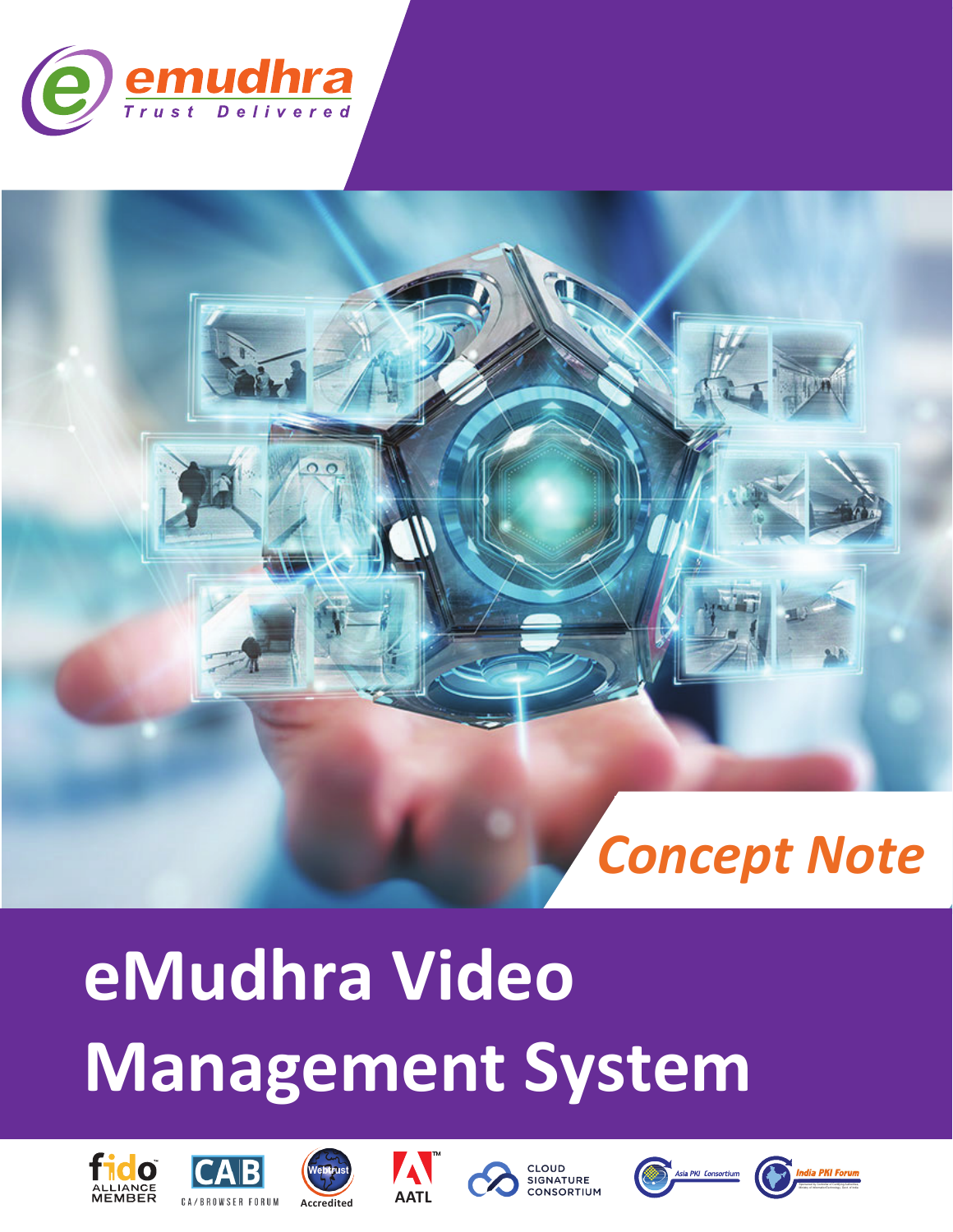eMudhra Video KYC System is a comprehensive solution to manage Video system including the recording, retrieval as well as face recognition functions

### Simple Integration, Secure Verification..!!



User Client Device Video Server API Existing System

## Components

#### Video Manager Core

Centralized system for core video management, with support for various globally accepted standards in video management

#### Video Recorder Interface

A comprehensive set of client components to integrate and achieve browser-based video recording from desktop & mobile

#### Video Admin

A back office portal to administer, configure and take high level reports on overall functions and operations of the system

#### Video Manager API

An Application Programming Interface to connect and be consumed by external system, through advanced REST APIs

#### Video Verification Module

A subset module for robust video verification functionality including face detection, liveness check, and face matching services

#### Video Recorder for Mobile Apps

A Software Development Kit (SDK) to integrate and consume the system in any native mobile apps in Android and iOS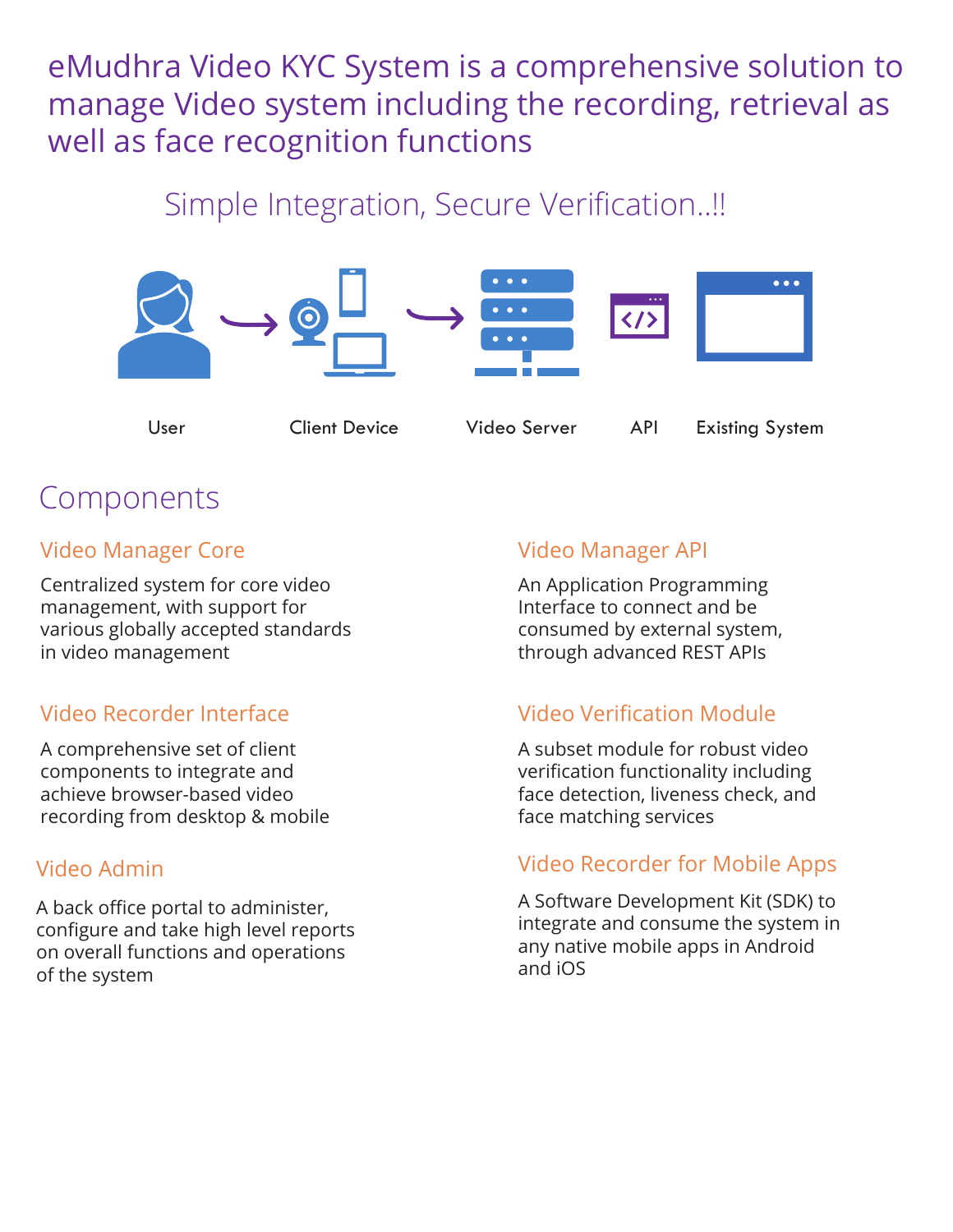## Key Features

- Centralized Video Management
- Quick photo matching from existing KYC data or a photograph from alternate channel
- Unique identifier for videos for easy mapping and retrieval
- Can be consumed by any authorized third party system
- Robust API services for variety of functions
- **Deep Learning Framework with continuous learning**
- High accuracy rates with competitive Area Under Curve probability
- Supports scalable storage devices to handle high data size
- Configurable video minimum and maximum duration
- Customized questions to display to user while recording the video

# Benefits and Advantages

- 100% digital & instant KYC solution
- Simple to integrate and enable existing applications to capture / record videos
- Enable your customers / users to use their device to submit videos for KYC
- Enhance your system with dynamic verification results from simple API results m.
- Accurate Data Extraction & Validation for face recognition
- In Person Verification through your existing system, fully digital
- Platform Agnostic Deployment with APIs for your systems and SDKs for mobile apps

## Prerequisites for On-Premise -PoC

- **Number of Servers:** Two
- **Operating System:** Windows 2012+ / Linux<sup>\*</sup> (check for recommended Linux editions / version)
- Server Configuration: Two Octa Core Processor 2GHz+, 128 GB RAM, 1 TB SAS / SSD Usable Storage, RAID 5/6 Control, 1Gbps Network Interface
- Internet: Minimum 20 Mbps public internet connectivity
- **Public interface:** Public IP address with DNS name mapped, with SSL/TLS certificate
- Target Capacity: 10000 Recordings